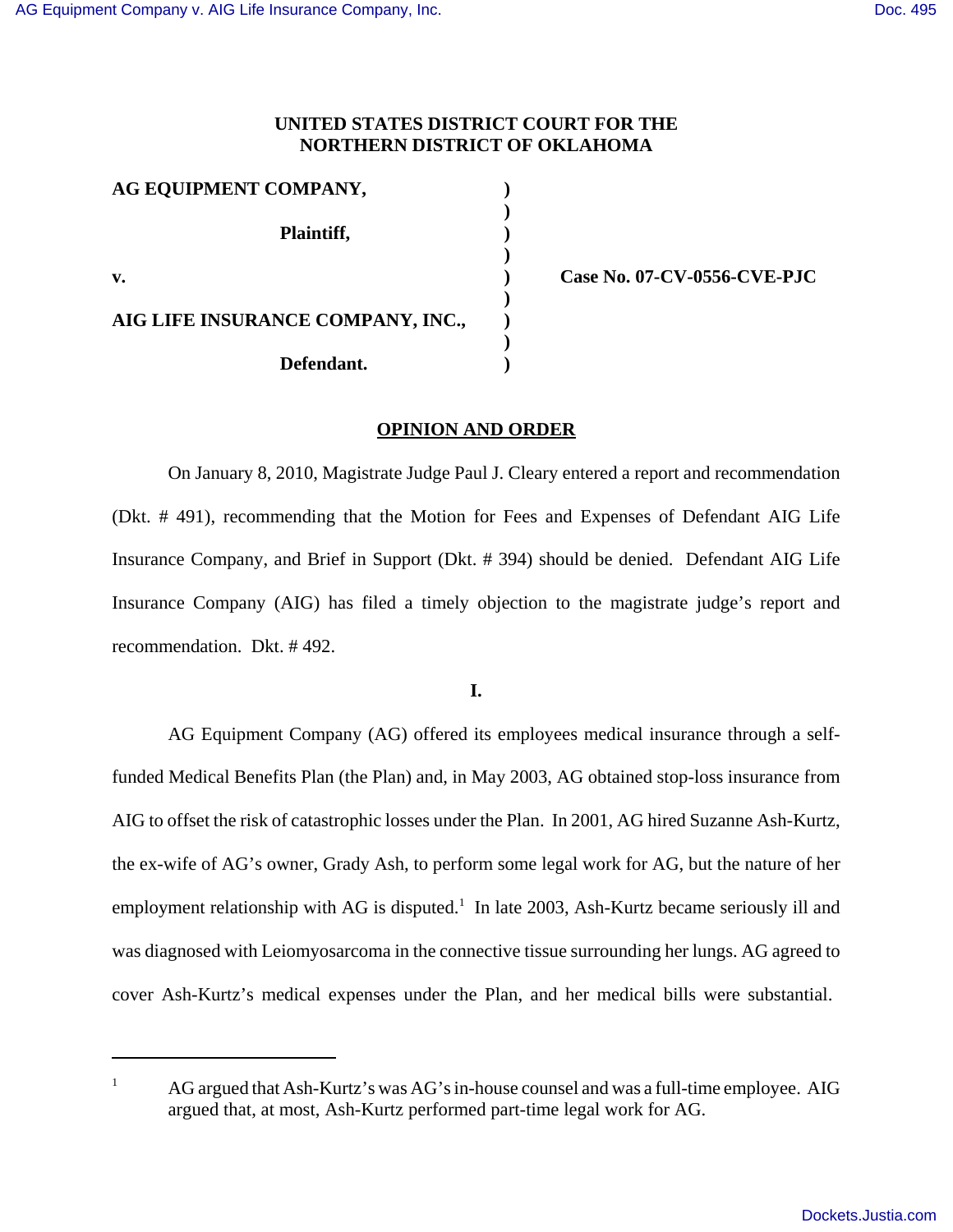Between 2004 and 2006, the Plan sought approximately \$279,000 from AIG as reimbursement for Ash-Kurtz's medical bills, and AIG paid these claims.

On April 24, 2007, AIG mailed a check for \$467,775.89 to AG to reimburse AG for medical expenses paid on behalf of Ash-Kurtz between May 2006 and April 2007. Later that same day, AIG received a phone call from an AG employee who claimed that he found documents suggesting that Ash-Kurtz did not work for AG and that she was on the payroll solely for the purpose of providing Ash-Kurtz health benefits under the Plan. AIG stopped payment on the check and opened an investigation into the employee's allegations. AIG requested additional information from AG about Ash-Kurtz's employment. AG claimed that Ash-Kurtz was AG's in-house counsel and was a fulltime employee. However, AIG's initial investigation was inconclusive and it requested additional information, including examinations under oath (EUO) of Ash and Ash-Kurtz. AG's attorney, Dana Kurtz, $^2$  claimed that AIG was not entitled to take EUOs of any AG employee, and neither Ash nor Ash-Kurtz gave an EUO to AIG. AIG and AG reached a standoff. AIG refused to issue a new check until AG complied with AIG's requests for additional information; AG demanded immediate payment of its claim and refused to provide the additional information requested by AIG.

In September 2007, AG filed a lawsuit in state court alleging that AIG breached the stop-loss policy by refusing to reimburse AG for Ash-Kurtz's medical expenses. Dkt. # 2-2. The case was removed to federal court. When the case was filed, AIG had not yet denied AG's claim for reimbursement of Ash-Kurtz's expenses and the insurance claim was still pending. On May 20, 2008, AG amended its complaint to include a bad faith claim against AIG. Dkt. # 52. AIG filed an

<sup>&</sup>lt;sup>2</sup> Dana Kurtz is Ash-Kurtz's step-daughter. Throughout this Opinion and Order, the Court will refer to Suzanne Ash-Kurtz as "Ash-Kurtz" to avoid confusion with plaintiff's counsel, Dana Kurtz.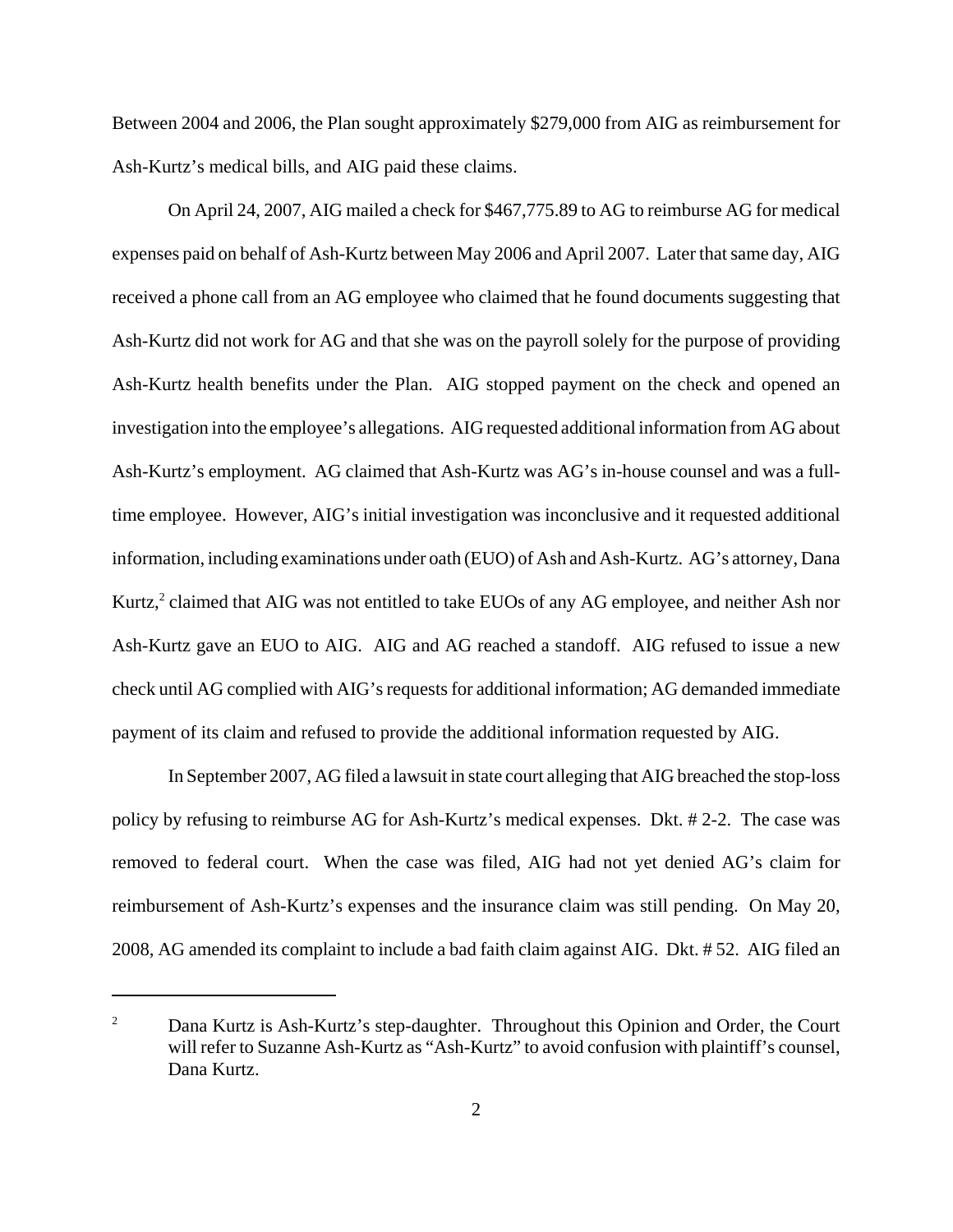amended answer and asserted counterclaims of breach of contract and bad faith. Dkt. # 65. AIG subsequently amended its answer to allege additional counterclaims against AG for fraud, unjust enrichment, money had and received, and conversion. Dkt. # 73. Throughout the case, AIG took the position that AG's insurance claim was deemed denied due to the filing of a counterclaim for breach of contract against AG.<sup>3</sup>

The case proceeded to trial on February 19, 2009. The jury found for AIG on its counterclaims of breach of contract and fraud, and awarded AIG \$279,014.11. This verdict also meant that AIG did not have to pay AG \$467,775.89 for Ash-Kurtz's medical expenses between May 2006 and April 2007. The Court entered judgment in favor of AIG on February 25, 2009. Dkt. # 382. AIG filed a motion for attorney fees (Dkt. # 394) and requested attorney fees in the amount of \$517,890.15. AIG seeks attorney fees under OKLA. STAT. tit. 36, §§ 1219 and 3629.<sup>4</sup> The Court referred AIG's motion for attorney fees to a magistrate judge for a report and recommendation. The magistrate judge held a hearing on AIG's motion on December 16, 2009. At the hearing, new issues

Response: [AIG] has never denied the claim in question . . . .

<sup>&</sup>lt;sup>3</sup> Throughout discovery, AIG argued that it had never denied the claim, as shown by AIG's response to the following interrogatory:

Interrogatory No. 19: Identify all facts upon which you relied upon to deny or stop payment on the claim.

Dkt. # 124-2, at 76. The magistrate judge ordered AIG to respond to this interrogatory. Dkt. # 188, at 8-9. He also noted that plaintiff's counsel took a deposition of Linda Subbiondo, AIG's claims manager, in October 2008, and asked her 29 times if AIG had denied AG's claim for reimbursement of Ash-Kurtz's medical expenses before Subbiondo admitted that she did not know whether the claim had been denied. Id.

<sup>&</sup>lt;sup>4</sup> AIG mentioned § 3629 in a footnote only and primarily relied on § 1219 as the statutory basis for attorney fees. See Dkt. # 394, at 3.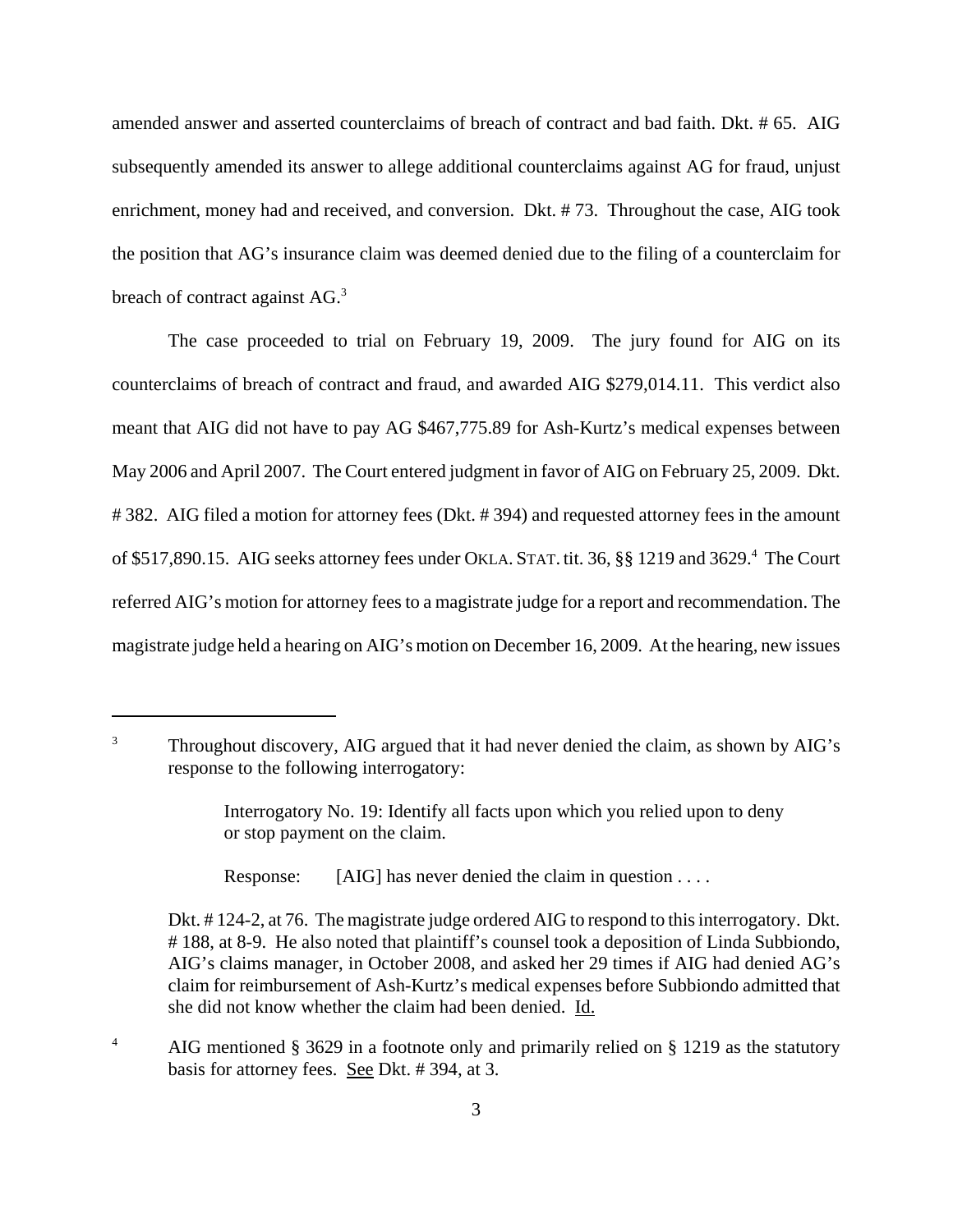arose concerning AIG's entitlement to fees, and the magistrate judge ordered supplemental briefing on AIG's right to attorney fees under §§ 1219 and 3629. Both parties submitted supplemental briefs and responses on these issues.

On January 8, 2010, the magistrate judge entered a report and recommendation (Dkt. # 491) finding that AIG was not entitled to attorney fees under §§ 1219 or 3629. He determined that AIG did not reject or offer to settle the disputed insurance claim within 90 days of receiving the claim, and AIG could not recover fees under § 3629. He also found that stop-loss insurance is not "accident and health insurance" as that term is used in § 1219. Section 1219 permits an award of attorney only for disputes arising out of an "accident or health insurance" policy, and AIG was not entitled to fees under this section. AIG filed an objection (Dkt. # 492) to the report and recommendation, and AG has responded (Dkt. # 493) to AIG's objection.<sup>5</sup>

## **II.**

The Court treats AIG's motion for attorney fees as a dispositive motion and reviews the magistrate judge's report and recommendation under Rule 72(b). See Henderson v. Horace Mann Ins. Co., 560 F. Supp. 2d 1099 (N.D. Okla. 2008). Pursuant to Rule 72(b), defendant has filed a timely objection to the magistrate judge's report and recommendation and the Court must conduct a de novo review of the magistrate judge's report and recommendation. Under 28 U.S.C. § 636(b)(1), a district court "shall make a de novo determination of those portions of the report or specified proposed findings or recommendations to which objection is made." See also Northington

<sup>&</sup>lt;sup>5</sup> The Court notes that AIG has also filed a reply (Dkt.  $\#$  494) in support of its objection to the magistrate judge's report and recommendation. Neither Fed. R. Civ. P. 72(b) nor this Court's local rules allow replies to a report and recommendation. The reply does not contain any arguments not raised in AIG's objection, and the Court declines to strike the reply.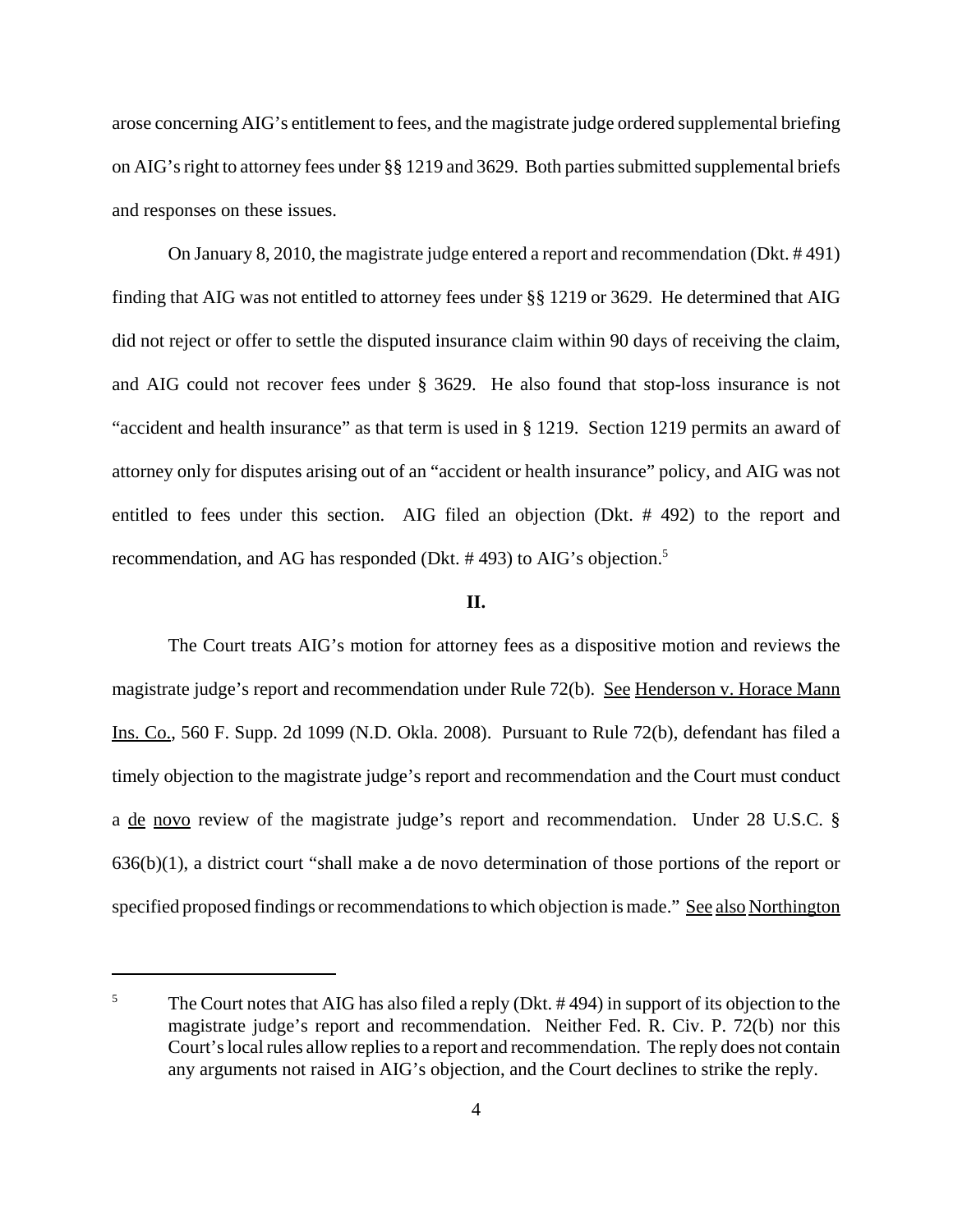v. Marin, 102 F.3d 1564, 1570 (10th Cir. 1996) ("De novo review is required after a party makes timely written objections to a magistrate's report. The district court must consider the actual testimony or other evidence in the record and not merely review the magistrate's report and recommendations."). The Court may "accept, reject, or modify, in whole or in part, the findings or recommendations made by the magistrate judge." 28 U.S.C. § 636(b)(1).

### **III.**

AIG objects to the magistrate judge's recommendations as to AIG's entitlement to attorney fees on two grounds. First, AIG claims that stop-loss insurance is "accident and health insurance" under Oklahoma law and it is entitled to fees under § 1219(G). Second, AIG argues that AG did not submit sufficient proof of loss and the time period for rejecting or offering to settle AG's claim never began to run, and § 3629 also provides a basis to award AIG attorney fees.

In diversity cases, an award of attorney fees is a matter of substantive law and the Court must apply Oklahoma law under Erie doctrine. North Texas Prod. Credit Ass'n v. McCurtain County Nat'l Bank, 222 F.3d 800, 817 (10th Cir. 2000); Boyd Rosene & Assoc., Inc. v. Kansas Mun. Gas Agency, 123 F.3d 1351, 1352 (10th Cir. 1997); King Resources Co. v. Phoenix Resources Co., 651 F.2d 1349, 1353 (10th Cir. 1981). "In Oklahoma, the right of a litigant to recover attorney fees is governed by the American Rule." Barnes v. Oklahoma Farm Bureau Mut. Ins. Co., 11 P.3d 162, 178-79 (Okla. 2000). A litigant must pay his or her own attorney fees in the absence of a specific statute, contractual provision, or an exception to the American Rule authorizing an award of attorney fees. Id. at 179. Statutory provisions permitting an award of attorney fees and exceptions to the American Rule are strictly construed. Kay v. Venezuelan Sun Oil Co., 806 P.2d 648, 650 (Okla. 1991).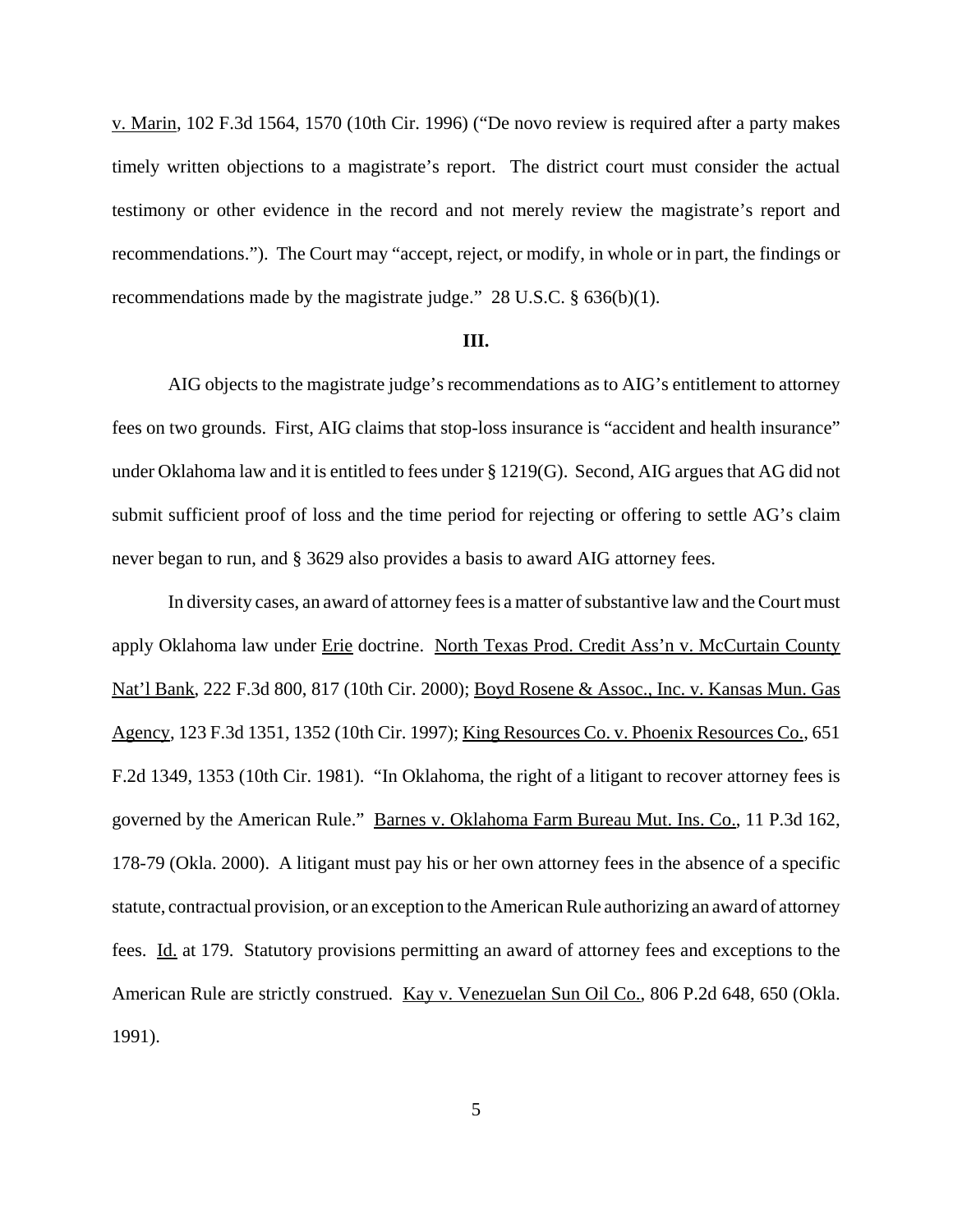**A.**

The magistrate judge determined that stop-loss insurance does not qualify as accident and health insurance under Oklahoma law, and AIG is not entitled to recover attorney fees under § 1219(G). AIG claims that it is entitled to attorney fees under § 1219, because it is the prevailing party in an insurance dispute arising out of an accident and health insurance policy. AIG argues that the Oklahoma Insurance Department categorizes stop-loss insurance as accident and health insurance, and stop-loss insurance falls within the broad category of "any insurance appertaining" to accident and health insurance. Dkt. # 492, at 12. AG responds that AIG may issue some types of accident and health insurance within Oklahoma, but the specific policy at issue in this case is stop-loss insurance, not accident and health insurance, and stop-loss insurance does not have to comply with state laws regulating health insurance. Dkt. # 493, at 5-7.

When an insured submits a claim under an "accident and health insurance policy," the insurer is obligated to reimburse the insured within 45 days of receiving a "clean claim." OKLA. STAT. tit. 36, § 1219(A). Under OKLA. STAT. tit. 36, § 703, "'[a]ccident and health insurance' is insurance against bodily injury, disablement, death by accidental means, or the expense thereof, or against disablement or expense resulting from sickness, and every insurance appertaining thereto." If a claim under an accident and health insurance policy results in litigation, the prevailing party is "entitled to recover a reasonable attorney fee to be set by the court and taxed as costs against the party or parties who do not prevail." OKLA. STAT. tit. 36, § 1219(G).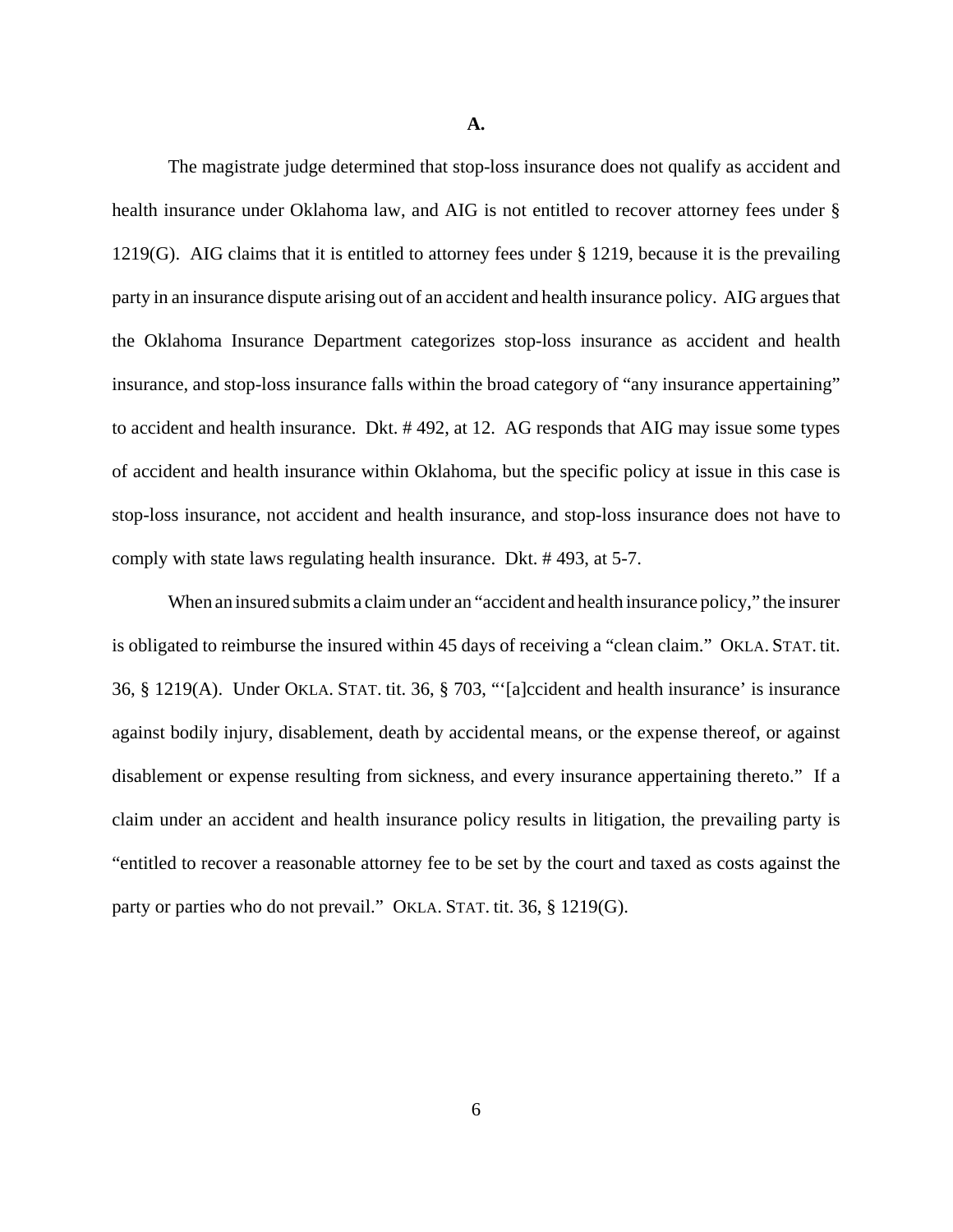Section 703 does not expressly address whether stop-loss insurance is "accident and health insurance" and the Oklahoma Supreme Court has not ruled on this issue.<sup>6</sup> The Oklahoma Supreme Court has addressed the scope of § 703's definition of "accident and health insurance" in one case. See Barnes v. Oklahoma Farm Bureau Ins. Co., 94 P.3d 25 (Okla. 2004). In Barnes, the insured claimed that she was entitled to attorney fees as the prevailing party in a breach of contract claim arising out of the denial of the insured's claim for underinsured motorist coverage. Id. at 25. The Oklahoma Supreme Court found that underinsured motorist coverage was expressly governed by OKLA.STAT.tit. 36, § 3636, and § 1219 did not apply to claims for underinsured motorist coverage. Id. at 28. The Oklahoma Supreme Court did not provide any guidance for interpreting § 703 as to any other type of insurance policy.

AIG argues that stop-loss insurance falls within the broad definition of accident and health insurance provided by § 703, because stop-loss insurance "appertains" to a self-funded health insurance plan provided by an employer. Stop-loss insurance is generally defined as:

coverage to self-funded plans above a certain level of risk absorbed by the plan. It provides protection to the plan, not to the plan's participants or beneficiaries, against benefits payments over the specified level, called the "attachment point." Attachment points may be "specific" or "aggregate." Specific attachment points define the level of benefits paid to individual beneficiaries beyond which the insurance company will indemnify the plan. Aggregate attachment points define the total amount of benefits paid to all participants or beneficiaries beyond which the insurance company will indemnify the plan. Stop-loss insurance is thus akin to

<sup>&</sup>lt;sup>6</sup> AIG also cites OKLA. STAT. tit. 36, § 4403, and argues that § 4403 separately defines the term "accident and health insurance." However, § 1219 specifically references § 703 as the statutory source of the definition of "accident and health insurance," and the Court will use the definition provided by § 703 in determining if stop-loss insurance qualifies as accident and health insurance. The Court notes that § 4403's definition does not include "insurance appertaining thereto" as accident and health insurance, and it offers a more narrow definition of accident and health insurance than § 703.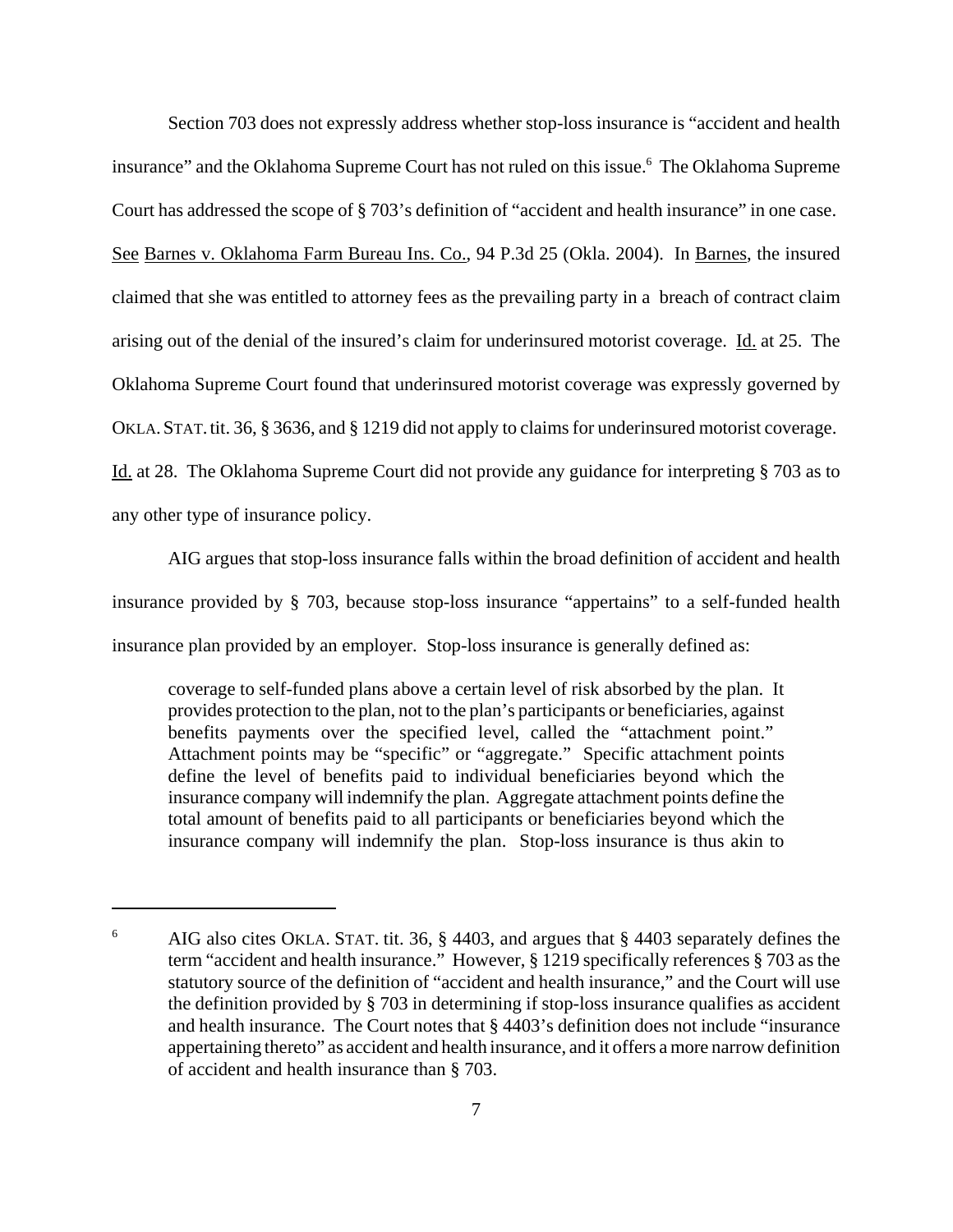"reinsurance" in that it provides reimbursement to a plan after the plan makes benefit payments.

American Med. Sec., Inc. v. Bartlett, 111 F.3d 358, 361 (4th Cir. 1997). Stop-loss insurance protects a self-funded insurer, not the beneficiaries under the self-insured benefits plan, from the risk of excessive losses. Northern Kare Facilities/Kingdom Kare, LLC v. Benefirst, LLC, 344 F. Supp. 2d 283, 289 (D. Mass. 2004); Cuttle by and through Stickney v. Federal Employees Metal Trades Council, 623 F. Supp. 1154, 1157 (D. Me. 1985). In contrast, a standard health insurance plan pays benefits directly to the insured employee or the employee's medical provider, and state laws generally prohibit a health insurer from issuing payment to the employer on behalf of the employees. See Associated Indus. of Missouri v. Angoff, 937 S.W.2d 277, 283 (Mo. 1996). Stoploss insurers are generally not subject to state laws regulating health insurers. Brown v. Granatelli, 897 F.2d 1351 (5th Cir. 1990); Auto Club Ins. Assoc. v. Safeco Life Ins. Co., 833 F. Supp. 637, 642- 43 (W.D. Mich. 1993).

In this case, AIG did not insure AG's employees for expenses relating to bodily injury, disablement, or sickness. Instead, AIG insured AG from the risks of excessive liability under the Plan. AIG did not reimburse AG's employees or their medical providers for covered medical expenses, nor did AIG have any role in determining whether particular services were covered by the Plan. AIG issued payment directly to AG for amounts beyond an agreed-upon attachment point of \$40,000. This agreement more closely resembles reinsurance or excess insurance, instead of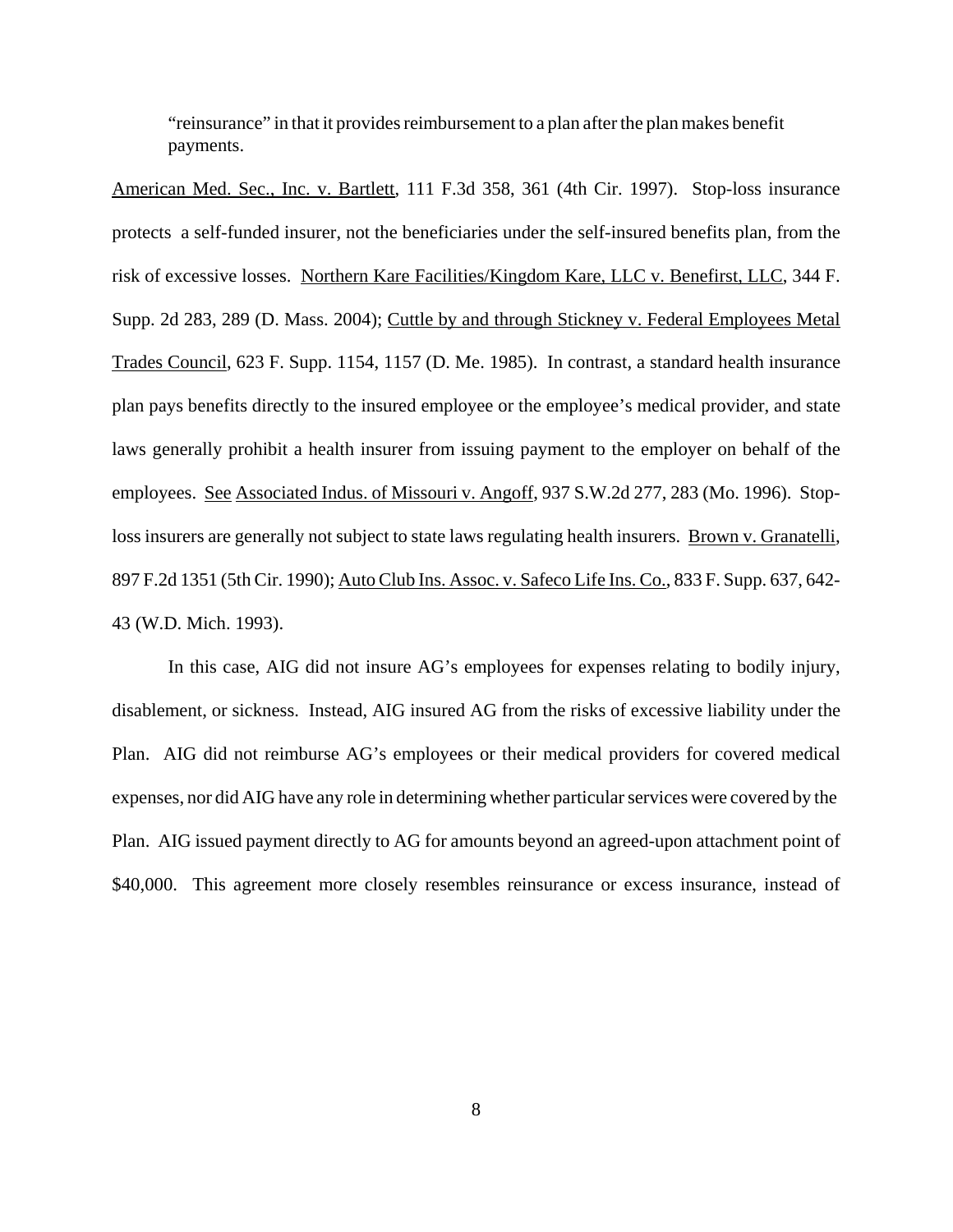traditional health insurance, and AIG's assertion that stop-loss insurance falls under § 703's definition of accident and health insurance is not supported by the plain language of the statute.<sup>7</sup>

AIG argues that the Oklahoma Insurance Department has issued a bulletin exempting stoploss insurance policies from statutory requirements imposed on group accident and health insurers. Bulletin No. LH 2008-01 & PC 2008-04 states that insurance is considered a stop-loss policy if the following four requirements are satisfied:

1. The policy must be issued to, and insure, the sponsor of the plan, or the plan itself, not the employees, members or participants.

2. Payment by the insurer must be made to the sponsor of the plan or the plan itself, not the employees, members, participants, or providers.

3. The individual stop-loss amount, (i.e. retention or attachment point), must be at least \$25,000.

4. The aggregate stop-loss amount, (i.e. retention or attachment point), shall be, at a minimum, 120% of the expected paid claims.

If all of the above requirements are met, then pursuant to the authority granted to the Commissioner by 36 O.S. §3612(A), the policy will not be required to comply with Oklahoma's mandated health benefit laws. If a policy fails any one of the above requirements, then the coverage will be considered a group accident and health policy, and will be subject to all group accident and health statutes and rules.

Dkt. # 492, Ex. 2, at 1-2. AIG states it met all of these requirements and it did not have to comply

with statutes governing group accident and health insurance policies.

<sup>&</sup>lt;sup>7</sup> The Oklahoma Insurance Department does not treat stop-loss policies as reinsurance, because this would exempt stop-loss insurers from the requirement to submit the policy to the Oklahoma Insurance Department for approval. Dkt. # 492, Ex. 2. As will be discussed below, the Oklahoma Insurance Department still makes a distinction between health insurance and stop-loss coverage for a self-fund employee benefits plan, and the Court is simply highlighting the difference between standard health insurance and the stop-loss policy at issue in this case.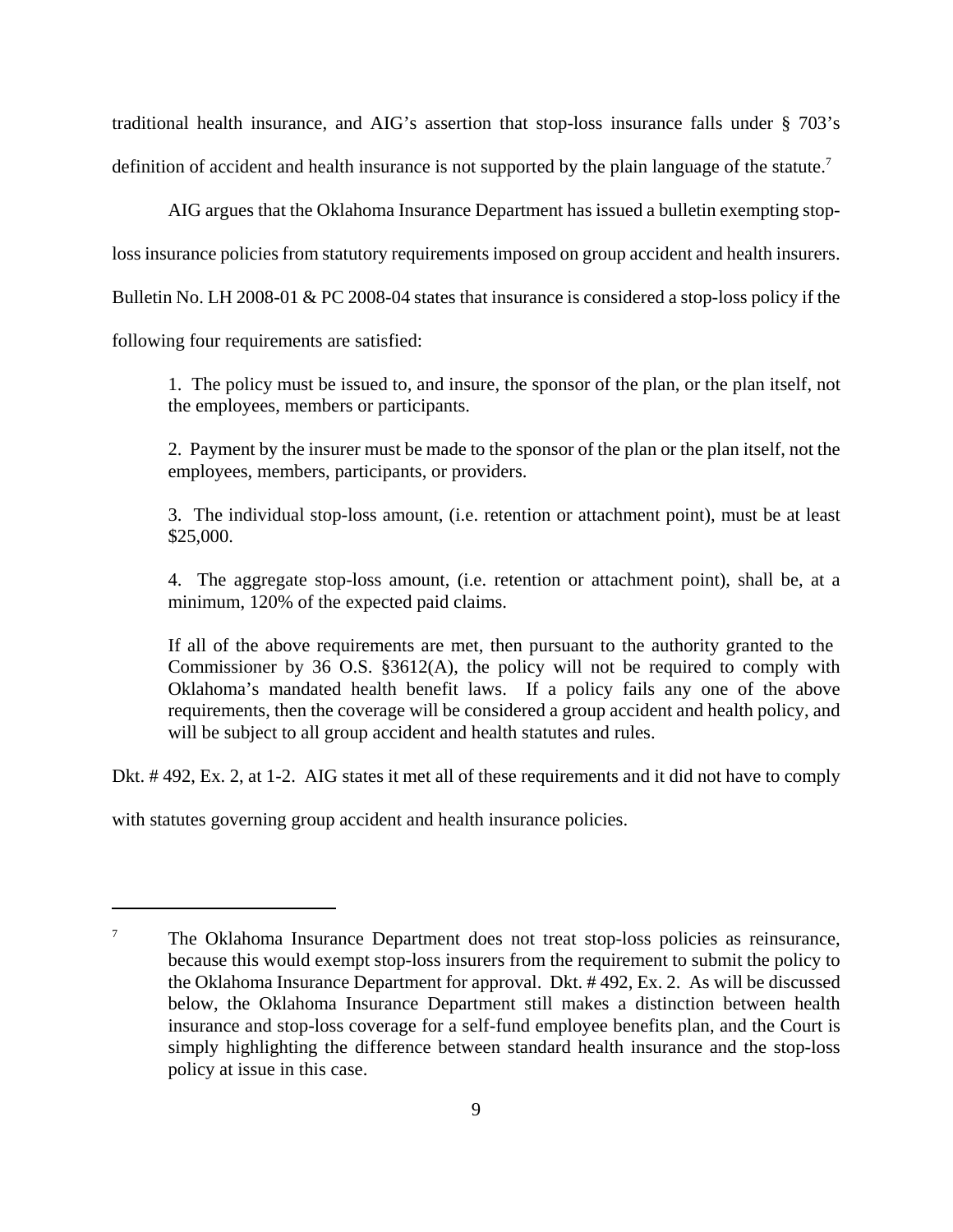It is unclear why AIG believes that Bulletin No. LH 2008-01 & PC 2008-04 supports its argument that stop-loss insurance should be treated as accident and health insurance, because it directly supports AG's position that stop-loss insurance is not governed by the same laws as accident and health insurance. If the Oklahoma Insurance Department treated the subject policy as stop-loss insurance, AIG did not need to comply with any requirements imposed on group accident and health insurers, and this shows that the Oklahoma Insurance Department views stop-loss insurance as something other than accident and health insurance. AIG argues that the bulletin suggests that stoploss insurance is treated as a distinct category of accident and health insurance from "individual" or "group" accident and health insurance. The bulletin does not support such an argument, and the Court agrees with the magistrate judge's conclusion that the bulletin contradicts AIG's argument that stop-loss insurance is accident and health insurance under Oklahoma law. See Dkt. # 491, at 13 ("stop-loss insurance that meets the [Oklahoma Insurance Department] requirements is not health and accident insurance nor insurance "appertaining thereto." It is clearly exempt from the Oklahoma statutes – such as §1219 – that govern such accident and health insurance.").

AIG has produced a document issued by the Oklahoma Insurance Department listing all insurers licensed to do business in Oklahoma and the types of insurance they provide, and the document states that AIG is authorized to issue variable, accident and health, and life insurance. Dkt. # 492, Ex. 1, at 3. AIG claims that this document is definitive evidence that stop-loss insurance is accident and health insurance under Oklahoma law, and states that the magistrate judge "did not accept [the Oklahoma Insurance Department's classification of stop-loss coverage as accident and health insurance." Dkt. #492, at 12. First, in this document, the Oklahoma Insurance Department did not expressly classify stop-loss coverage as accident and health insurance. Further, just because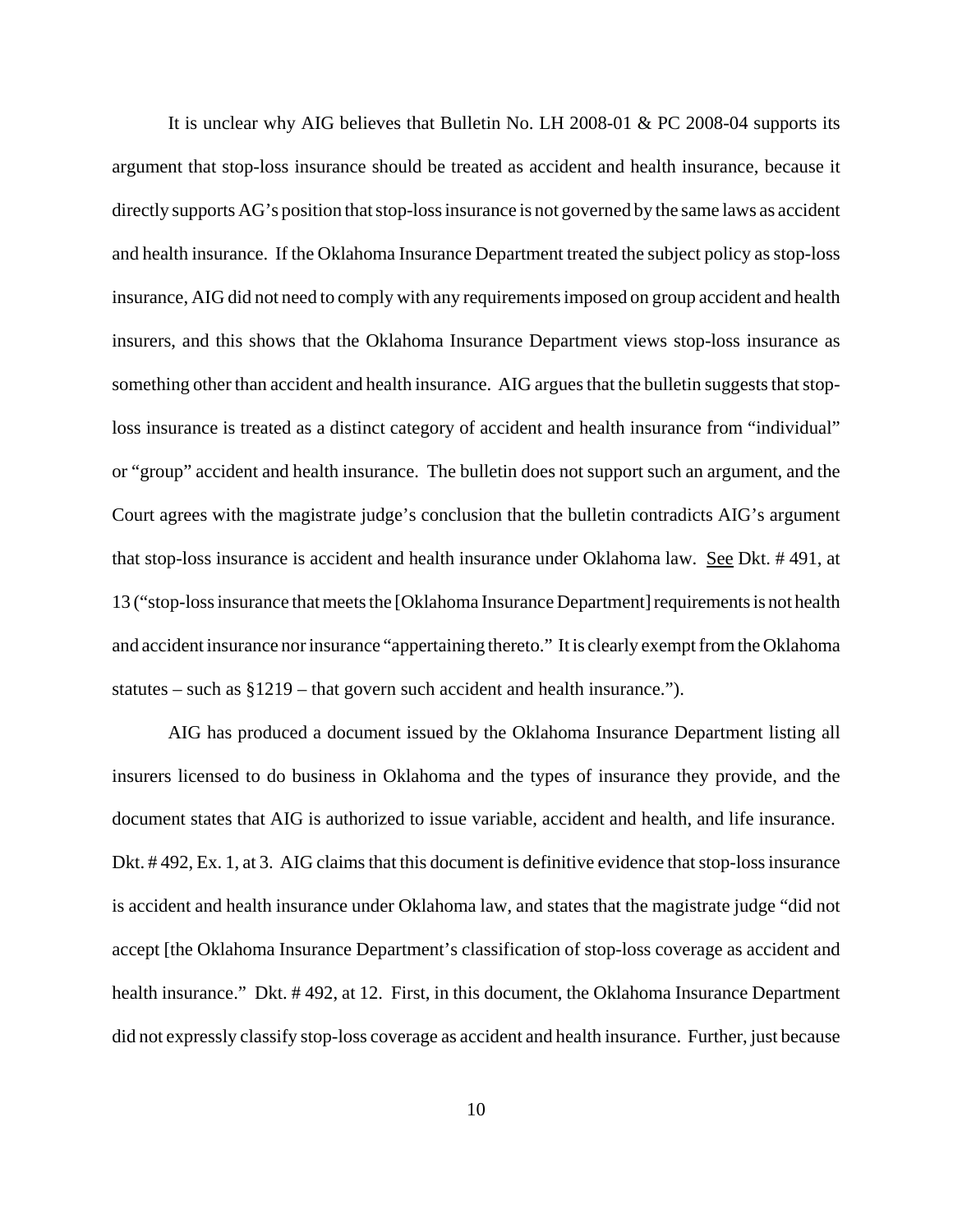stop-loss insurance could fall under the broad category of accident and health insurance insofar as it relates to a medical benefits plan, this does not mean that every policy issued by AIG meets the definition of accident and health insurance policy under § 703. The Court has already determined that it does not. See supra.

AIG cites cases from various jurisdictions in an attempt to show that stop-loss insurance may be treated as accident and health insurance if the attachment point for reimbursement is low enough that it creates an appearance that an employer is attempting to circumvent state law through the use of a self-fund health plan that is actually funded through a stop-loss insurance policy. Dkt. # 492, at 17-21. Defendant's argument concerning Oklahoma Insurance Department Bulletin No. LH 2008-01 & PC 2008-04 shows that the Oklahoma Insurance Department has not expressed any concern about the stop-loss insurance provided by AIG to AG. AIG states that it complied with all requirements for a stop-loss insurer to avoid regulation as a health insurer, including having an attachment point of at least \$25,000 per employee, and the Oklahoma Insurance Department did not treat the Policy as a health insurance policy subject to state regulation. Dkt. # 492, at 11. AIG's argument that some self-funded health plans have used stop-loss insurance to avoid regulation as a health insurer under state law does not show that all stop-loss policies are generally treated as accident and health insurance as a matter of law, nor does this argument suggest that the subject policy was treated as accident and health insurance by the Oklahoma Insurance Department.

Based on a <u>de novo</u> review, the Court agrees with the magistrate judge's determination that the stop-loss policy issued by AIG to AG does not qualify as accident and health insurance under § 703, and AIG was not required to comply with the notice requirements of § 1219 when reviewing the disputed insurance claim. Thus, AIG may also not recover attorney fees under § 1219(G) as the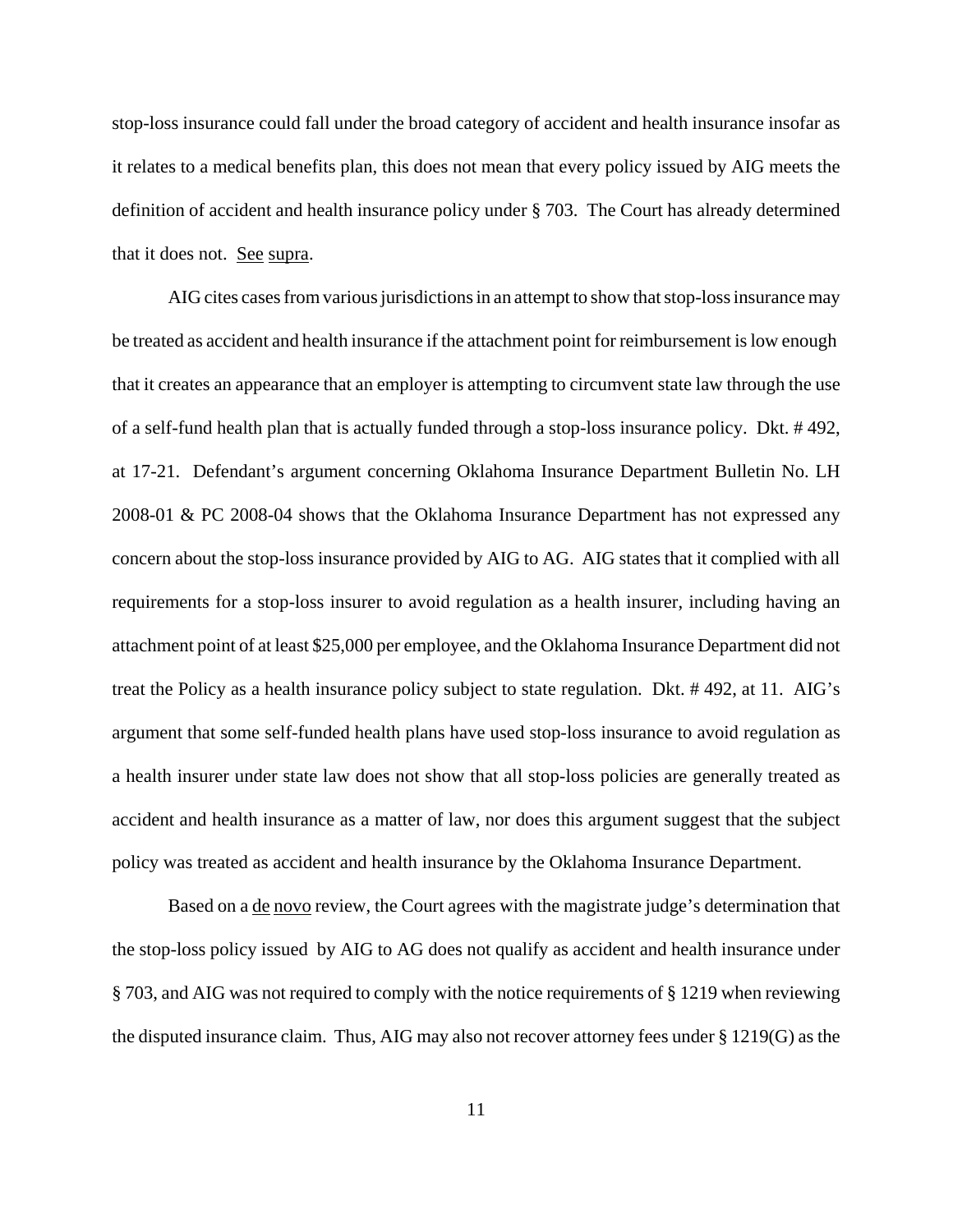prevailing party in litigation concerning a disputed claim under an accident and health insurance policy.

#### **B.**

The magistrate judge also rejected AIG's argument that it was entitled to attorney fees under § 3629 as the prevailing party in a lawsuit between an insurer and its insured, because AIG did not reject or offer to settle AG's disputed insurance claim within 90 days of receiving it. AIG argues that AG did not submit sufficient proof of loss to trigger the 90 day period under § 3629, and it is should be permitted to recover attorney fees, even though it is undisputed that AIG did not reject or offer to settle the claim until this case had been pending for at least a year after the claim was filed. AG responds that § 3629 simply requires "proof of loss" and does not permit an insurer to delay resolution of a claim until it deems the proof of loss sufficient, and AIG has waived the right to collect attorney fees under by § 3629 by refusing to reject or offer to settle AG's insurance claim within 90 days.

Section 3629 requires an insurer to provide an insured "forms of proof of loss" upon request by the insured. OKLA. STAT. tit. 36, § 3629(A). If the insured submits proof of loss to the insurer, "[i]t shall be the duty of the insurer . . . to submit a written offer of settlement or rejection of the claim to the insured within ninety (90) days." Id. at  $\S 3629(B)$ . The prevailing party in any subsequent litigation is entitled to recover attorney fees and costs. Id. The purpose of § 3629 is to "encourage the prompt settlement of claims, in part by offering the prevailing party attorney fees." Ass'n of County Comm'rs of Oklahoma v. Nat'l American Ins. Co., 116 P.3d 206, 212 (Okla. Civ. App. 2005). The statute defines the "prevailing party" as "the insurer in those cases where judgment does not exceed written offer of settlement. In all other judgments the insured shall be the prevailing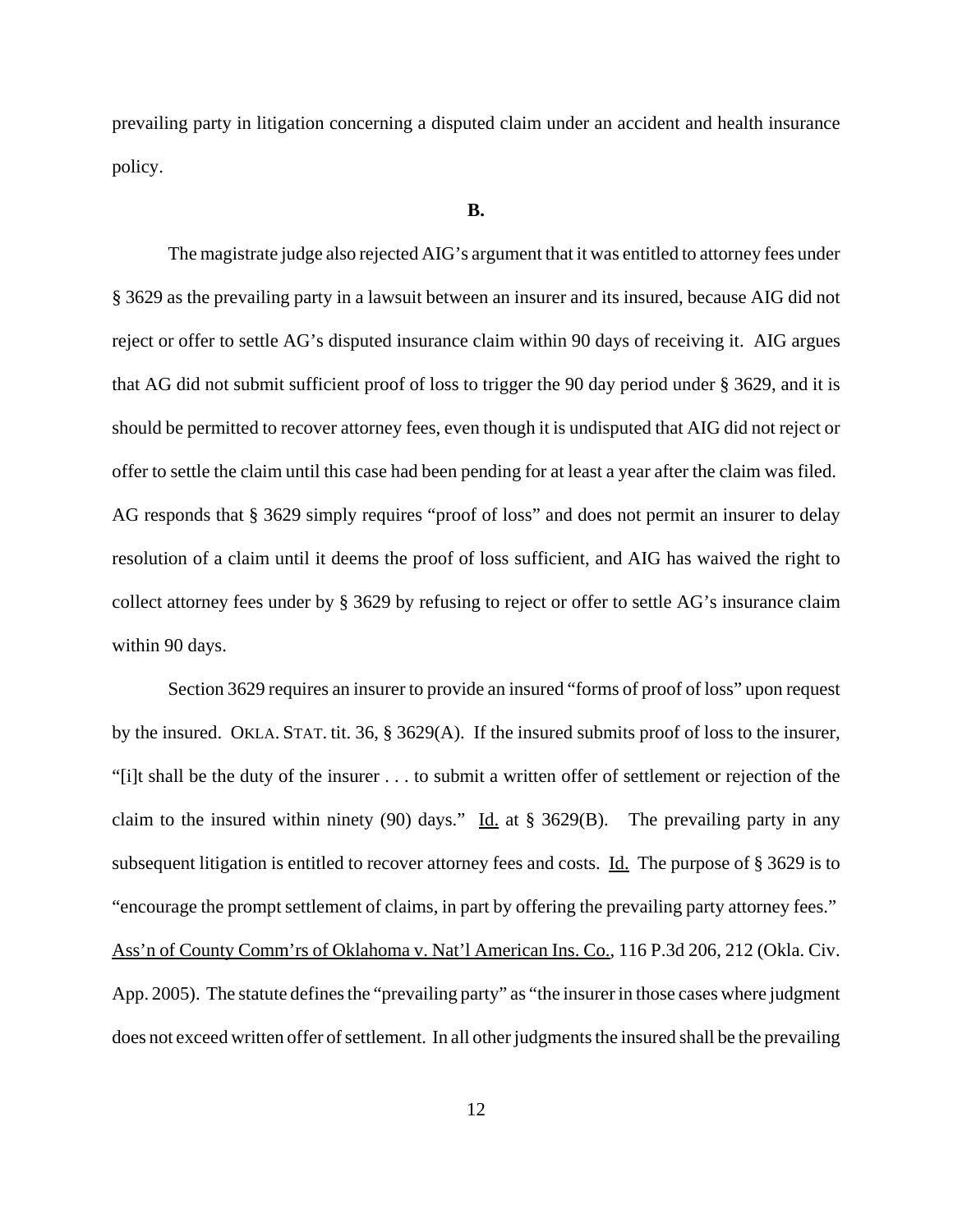party." OKLA. STAT. tit. 36, § 3629(B). The insurer's penalty for failing to reject or offer to settle a claim within 90 days is the loss of any opportunity to recover attorney fees, even if the insurer is the prevailing party in a lawsuit. Shinault v. Mid-Century Ins. Co., 654 P.2d 618, 619 (Okla. 1982); Hale v. A.G. Ins. Co., 138 P.3d 567 , 571(Okla. Civ. App. 2006); Cales v. Le Mars Mut. Ins. Co., 69 P.3d 1206, 1209 (Okla. Civ. App. 2002).

AIG argues that AG's proof of loss was insufficient and the 90 day period for AIG to reject or offer to settle the disputed insurance claim never began to run. AIG states that it requested additional information about Ash-Kurtz's eligibility for coverage and AG failed to comply with AIG's requests, and AIG had no obligation to take any action on the claim until AG provided complete proof of loss. Dkt. # 492, at 26-27. Section 3629 requires the insured to submit proof of loss, but it does not expressly toll the 90 day period if the insurer deems the proof of loss to be insufficient. AIG relies on Stauth v. Nat'l Union Fire Ins. Co. of Pittsburgh, 236 F.3d 1260 (10th Cir. 2001), to support its argument that only proof of loss that the insurer deems adequate triggers the 90 day period to reject or offer to settle an insured's claim under § 3629. Stauth was a declaratory judgment action filed by Fleming Companies, Inc. and its corporate officers seeking a declaration that National Union Fire Insurance Company (National Union) was obligated to indemnify Fleming under a directors and officers liability policy. Id. at 1262. The Tenth Circuit found that the insured submitted sufficient proof of loss by notifying the insurer of the claims pending against the insured. However, the Tenth Circuit noted that the proof of loss requirement would often be an "anomaly" in a declaratory judgment, because the object of a declaratory judgment action is to determine whether there is coverage and such cases were often filed before the loss even occurred. Id. at 1264-65. In Stauth, the Tenth Circuit found that some type of proof of loss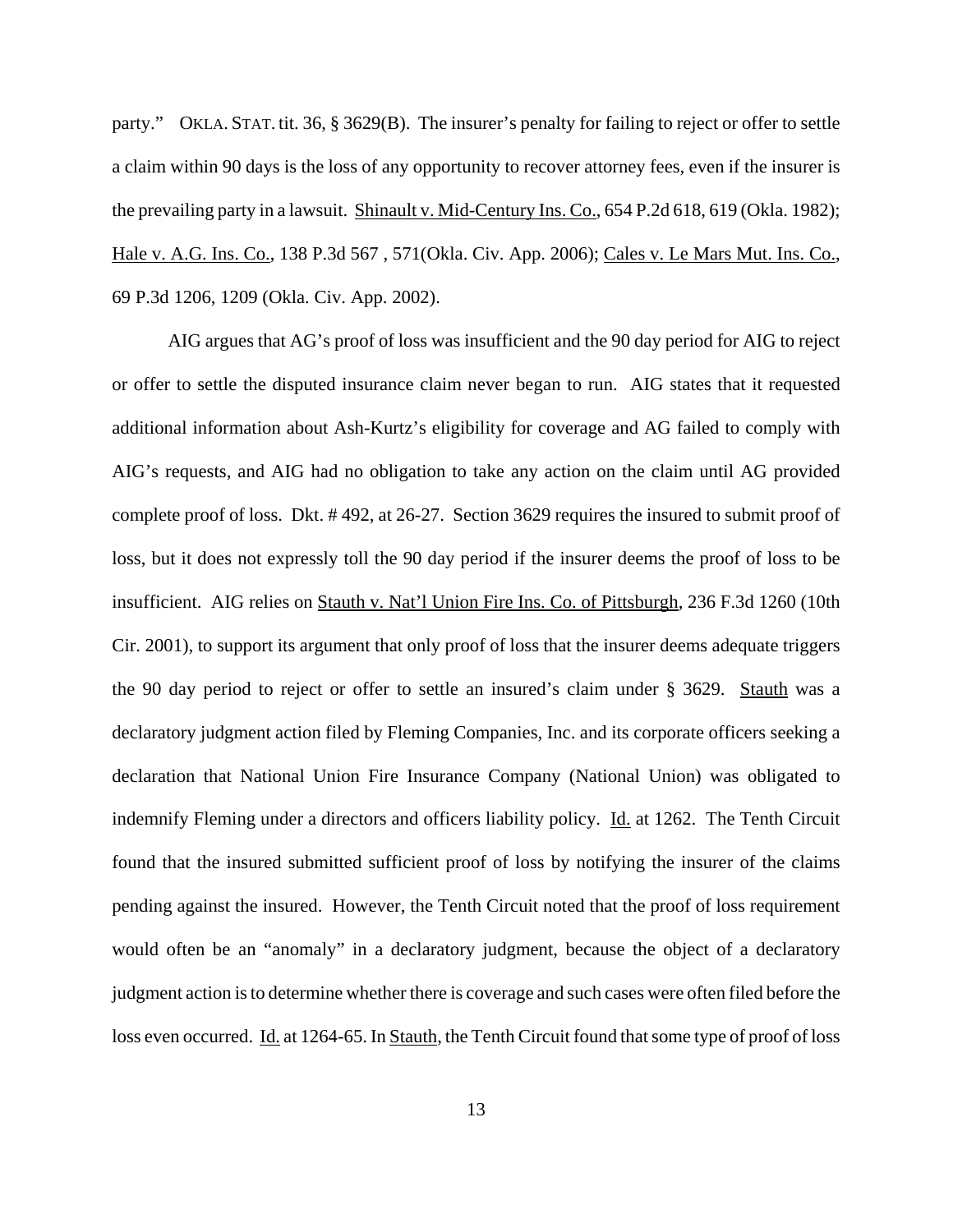was necessary under § 3629, and deferred to the subject insurance policy, not § 3629, to determine what proof of loss was required. <u>Id.</u> at 1264-66. The Tenth Circuit did not construe § 3629 to require any particular proof of loss.

In this case, there is no dispute that AG submitted proof of loss as required by § 3629, even if AIG now disputes the sufficiency of the proof of loss. AIG does not argue that it lacked notice of AG's claim for reimbursement of Ash-Kurtz's medical expenses, and the amount of the claim is not in dispute. In fact, AIG mailed a check to AG for \$467,775.89 on April 24, 2007, and stopped payment on the check after receiving information that Ash-Kurtz may not have been employed by AG. See Dkt. # 272, at 5. AIG initiated an investigation into the allegations concerning Ash-Kurtz's employment status, and requested additional information about Ash-Kurtz and the amount of work she performed for AG. Id. However, AIG did not dispute the adequacy of the proof of loss when it originally received AG's claim for reimbursement of Ash-Kurtz's medical expenses and, given the size of the disputed insurance claim, it reasonable to infer that AIG initially deemed the proof of loss sufficient. While AIG retained the right to investigate whether it was obligated to reimburse AG for Ash-Kurtz's medical expenses, it could not indefinitely hold AG's claim in abeyance without waiving its right to collect attorney fees under § 3629. See Driver Music Co., Inc. v. Commercial Union Ins. Cos., 94 F.3d 1428, 1432 (10th Cir. 1996); Shinault 654 P.2d at 619. AIG requested more information in an attempt to determine whether it was obligated to pay the claim, but this is a separate issue from whether AG's initial proof of loss was inadequate. AIG has not cited any evidence suggesting that it refused to issue a decision on AG's claim because AG's proof of loss did not comply with the terms of the insurance policy; instead, AIG requested more information because it discovered information casting doubt on AG's assertion that the claim was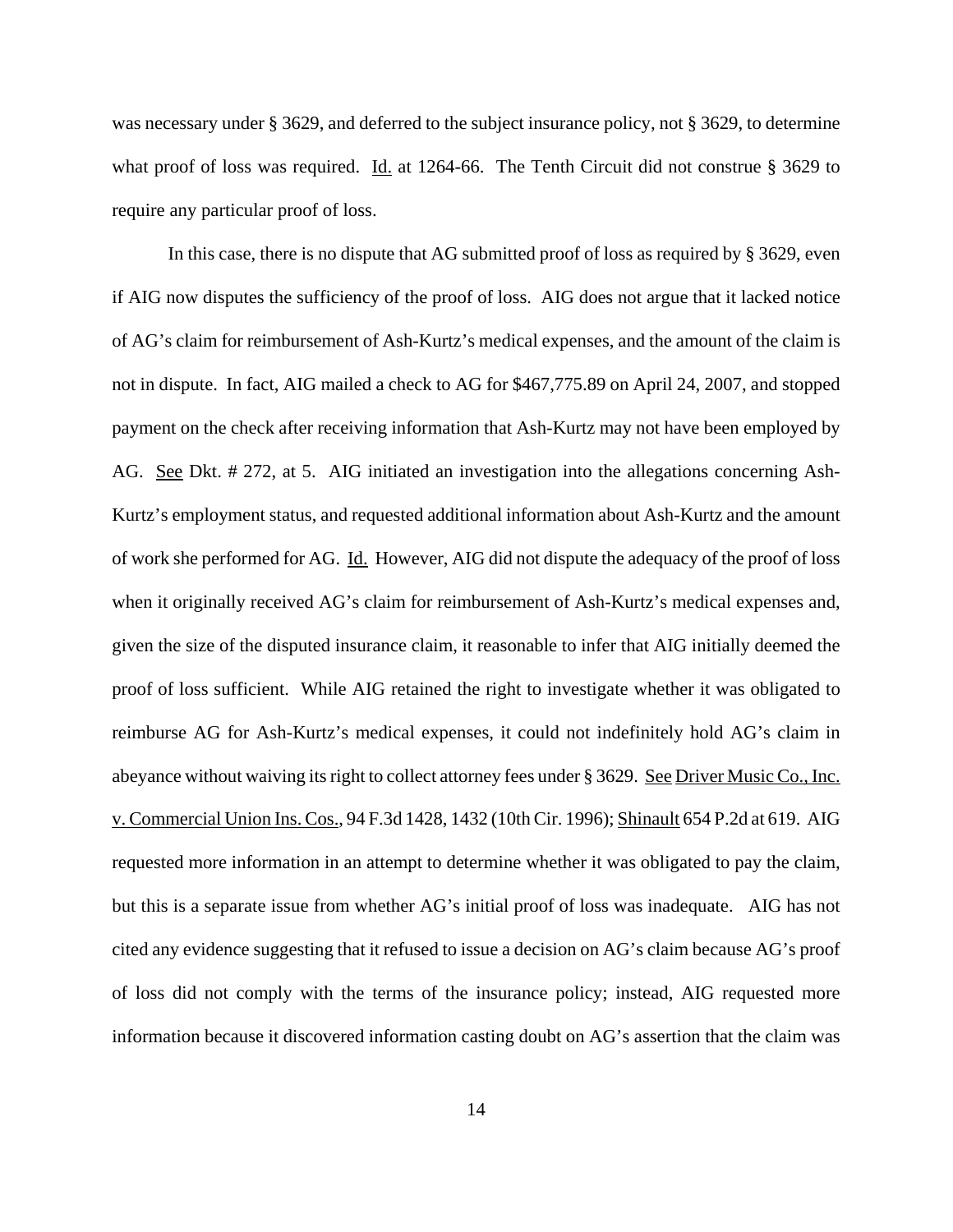actually covered by the Policy.<sup>8</sup> This is a dispute concerning coverage under the Policy, rather that the sufficiency of AG's proof of loss.

Based on a <u>de novo</u> review, the Court agrees with the magistrate judge's recommendation that AIG's request for attorney fees under § 3629 should be denied due to AIG's failure to reject or offer to settle AG's insurance claim within 90 days. AIG could have rejected the claim within 90 days based on AG's refusal to provide the additional information requested by AIG, and this would have preserved AIG's right to seek attorney fees. See O'Neil v. Long, 54 P.3d 109, 116 n.11 (Okla. 2002); First Bank of Turley, 928 P.2d at 304. However, AIG did not issue a decision within 90 days and AG's insurance claim was not deemed denied until May 2008, when AIG filed a counterclaim for breach of contract against AG. Almost one year elapsed from the time AIG initially sent a check to AG on April 24, 2007 and the deemed denial of the claim in May 2008, and AIG waived its right to collect attorney fees under § 3629 by failing to reject or offer to settle the claim within 90 days.

<sup>&</sup>lt;sup>8</sup> AIG argues that it did not "waive any rights to have the 'loss' sufficiently 'proved.'" Dkt. # 492, at 26. This suggests that AIG has blurred the line between proof of loss and the insured's burden to prove that coverage exists. The insured must provide proof of loss to give the insurer notice of a claim, and the proof of loss is intended to give the insurer enough information to evaluate the claim and conduct an investigation. See First Bank of Turley v. Fidelity & Deposit Ins. Co. of Maryland, 928 P.2d 298, 304 (Okla. 1996). An insured must substantially comply with the requirement to provide proof of loss, and this standard is met if the proof of loss "serves the 'ultimate purpose of affording the insurer knowledge that could be acted upon . . . .'" Dixson Produce, LLC v. Nat'l Fire Ins. Co. of Hartford, 99 P.3d 725 (Okla. Civ. App. 2004) (quoting Fox v. Nat'l Sav. Ins. Co., 424 P.2d 19, 25 (Okla. 1967)). The insurer may request additional information and conduct further investigation before issuing a decision on whether a claim is covered, but this does not affect the adequacy of the proof of loss.